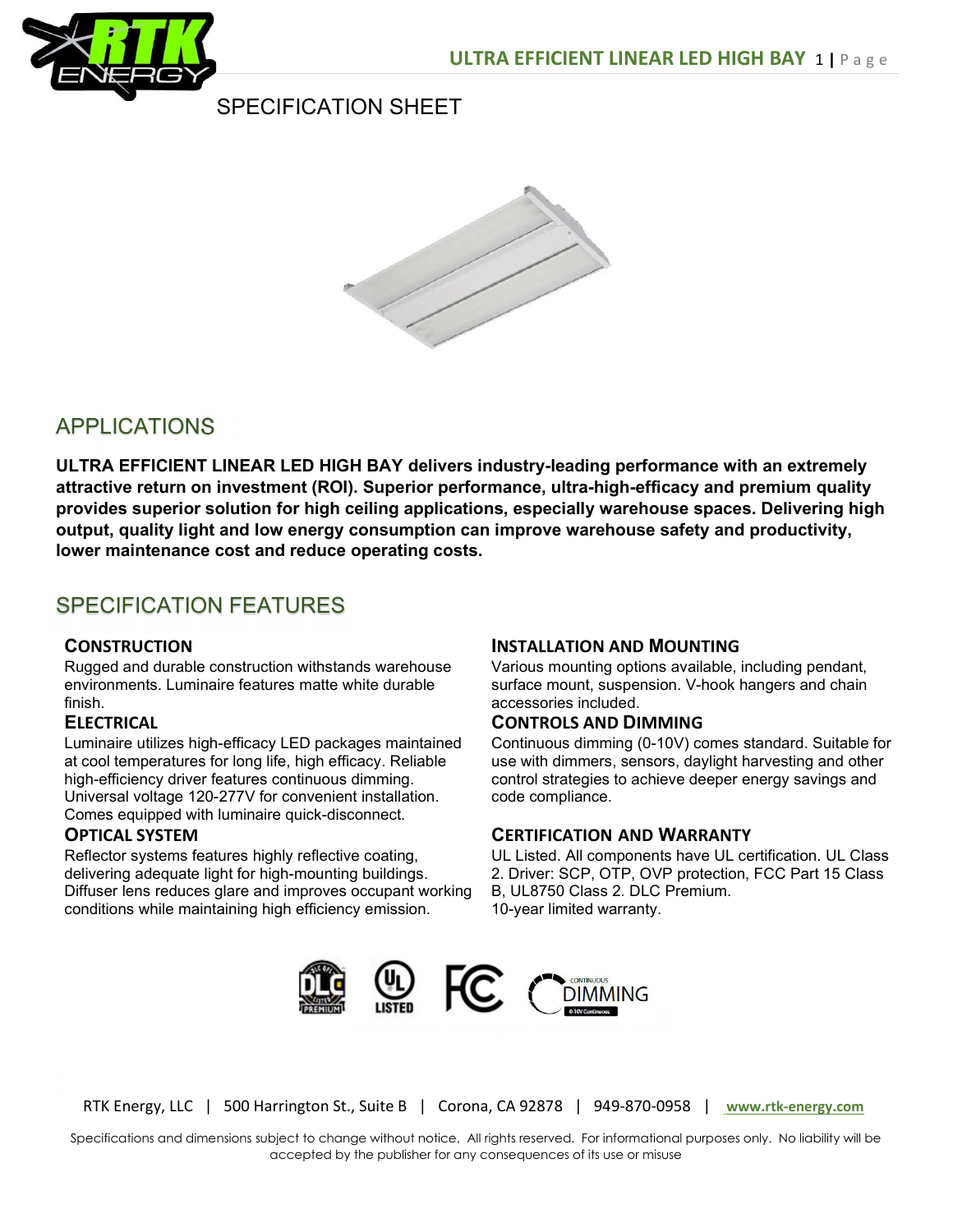## Ordering Example: rAO-LHB-100-50-UE

#### Product Series: rAO-LHB = Linear High Bay Luminaire

| <b>WATTAGE</b>                               | <b>CCT</b> | <b>VOLTAGE</b>       | <b>SENSOR</b>                                         | <b>EMERGENCY</b><br><b>BACKUP</b>        | <b>CONTROLS</b>                                                 | <b>ACCESSORIES</b>                             | <b>GENERATION</b>            |
|----------------------------------------------|------------|----------------------|-------------------------------------------------------|------------------------------------------|-----------------------------------------------------------------|------------------------------------------------|------------------------------|
| 2ft. Fixture<br>70=70 Watts<br>100=100 Watts | 50=5000K   | [Blank]=<br>120-277V | [Blank]= 0-10V<br><b>Continuous</b><br><b>Dimming</b> | [Blank]=No<br>Emergency<br><b>Backup</b> | [Blank]=No<br>Control                                           | [Blank]=No<br><b>Accessory</b>                 | UE=Ultra<br><b>Efficient</b> |
| 150=150 Watt                                 |            | 48V=480V             |                                                       | EM14=1400lm<br>EM20=2000lm               | OS=Occupancy<br>Sensor<br>OSDL=Occupancy                        | ACC=Aircraft<br>Cable<br><b>Suspension Kit</b> |                              |
|                                              |            |                      |                                                       | EM24=2400lm                              | Sensor with Daylight                                            | CRD=Cord                                       |                              |
|                                              |            |                      |                                                       |                                          | OSDL/BT=Wireless<br><b>Bluetooth Occupancy</b><br>Sensor        | SP10=10kA<br>Surge Protector                   |                              |
|                                              |            |                      |                                                       |                                          | OSDL/IR=Multi-Level<br><b>Occupancy Sensor</b><br>with Wireless | WG=Wire<br>Guard<br>PMK=Single-                |                              |
|                                              |            |                      |                                                       |                                          | Configuration                                                   | point Pendant-<br>mount Kit                    |                              |

## TECHNICAL PARAMETERS

| <b>Input Wattage</b>         | <b>70W</b>                     | <b>100W</b>            | <b>150W</b>            |
|------------------------------|--------------------------------|------------------------|------------------------|
| Input Voltage (AC)           | 120V-277V                      | 120V-277V              | 120V-277V              |
| <b>Input Frequency</b>       | 50/60 Hz                       | 50/60 Hz               | 50/60 Hz               |
| <b>Delivered Lumens</b>      | 11.270lm                       | 16.905lm               | 24.150m                |
| <b>Efficacy</b>              | 161lm/W                        | 161lm/W                | 161lm/W                |
| <b>CRI</b>                   | $83 + . R9 > 0$                | $83 + R9 > 0$          | $83 + R9 > 0$          |
| <b>CCT</b>                   | 5000K                          | 5000K                  | 5000K                  |
| <b>Color Consistency</b>     | 5-step MacAdam Ellipse         | 5-step MacAdam Ellipse | 5-step MacAdam Ellipse |
| Lifespan (Hours)             | 100,000                        |                        |                        |
| <b>L70</b>                   | TBD                            |                        |                        |
| <b>Power Factor</b>          | > 0.9                          |                        |                        |
| <b>THD</b>                   | < 20%                          |                        |                        |
| <b>Dimming</b>               | 0-10V Continuous (10-100%)     |                        |                        |
| <b>Operating Temperature</b> | $-20^\circ$ C to 50 $^\circ$ C |                        |                        |

RTK Energy, LLC | 500 Harrington St., Suite B | Corona, CA 92878 | 949-870-0958 | www.rtk-energy.com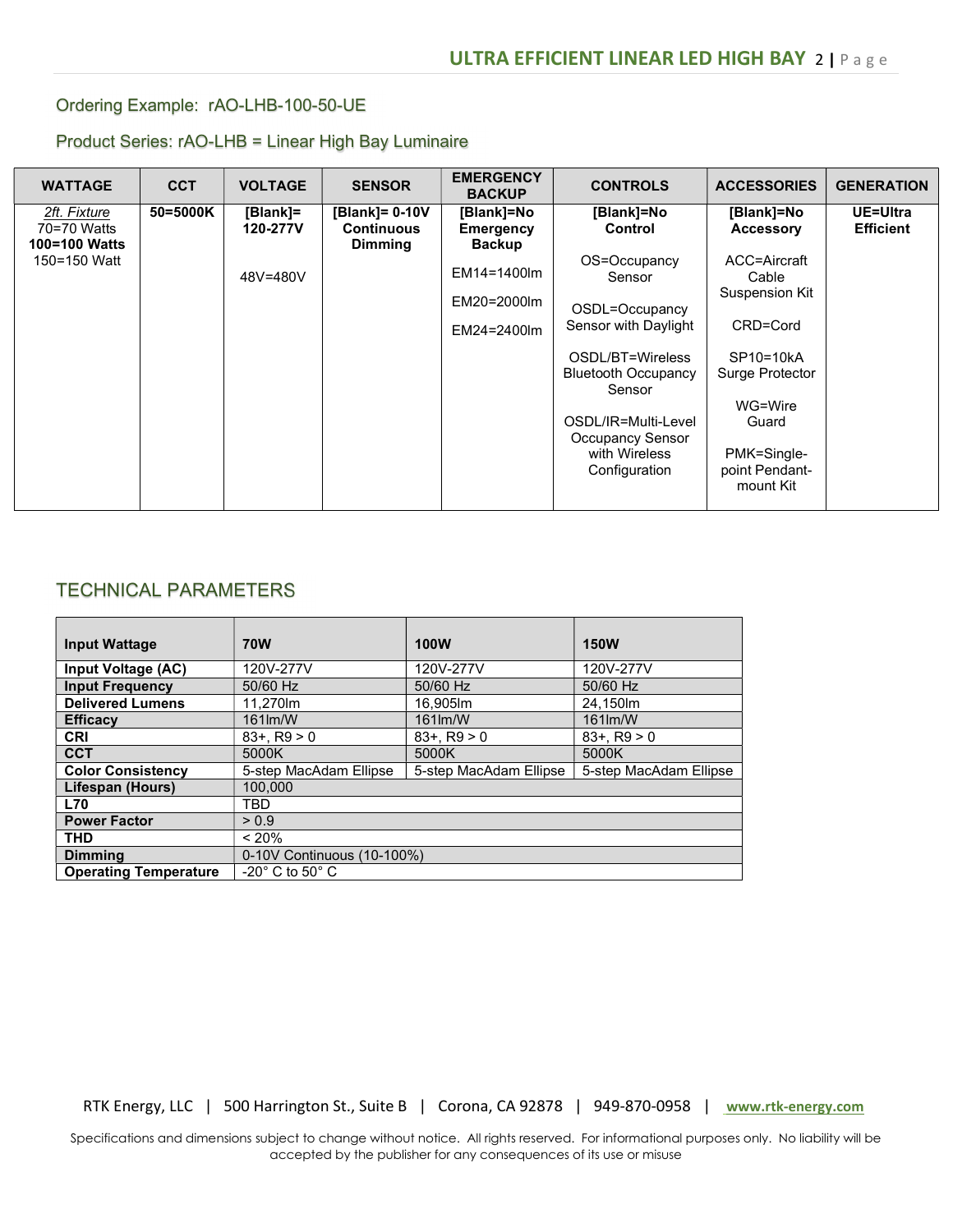## MOUNTING INFORMATION



(sold separately)

## PRODUCT DIMENSIONS



RTK Energy, LLC | 500 Harrington St., Suite B | Corona, CA 92878 | 949-870-0958 | www.rtk-energy.com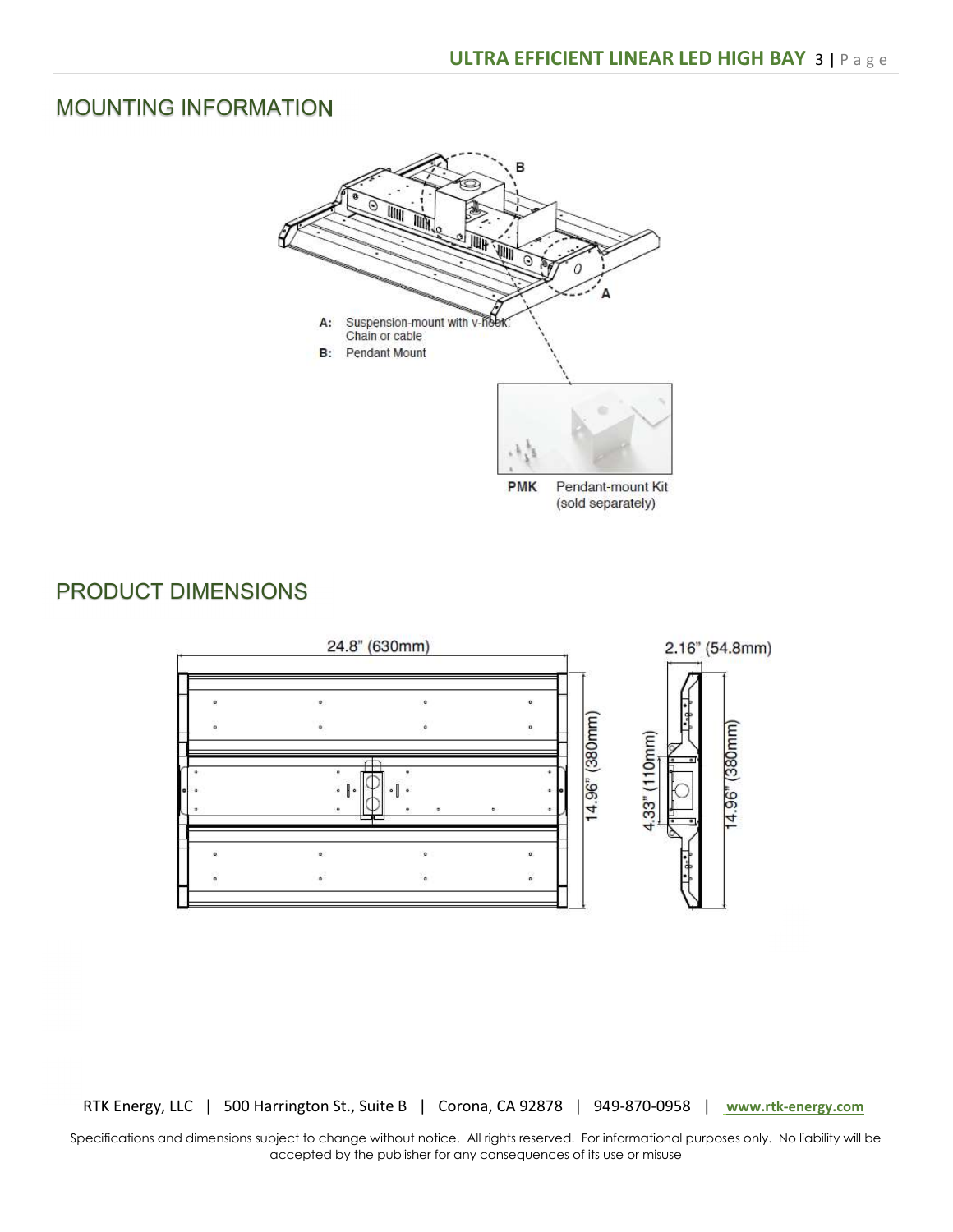## ACCESSORY OPTIONS

#### MOUNTING ACCESSORIES

| <b>PMK</b>    | Pendant-mount Kit (1/2" NPT Hole Size)                    |
|---------------|-----------------------------------------------------------|
| <b>SMB</b>    | Surface-mount Bracket                                     |
| <b>ACC</b>    | Aircraft Cable – 10' 1/16 Cable Toggle Kit with Grip Lock |
| HB-MH-1/2 NPT | Mounting Hook compatible with PMK, 1/2" NPT Chase         |
|               | Nipple, White Finish                                      |

#### CORD SET

|              | <b>CRD-A</b> SO Cord 6' 18/3  |
|--------------|-------------------------------|
|              | <b>CRD-B</b> SO Cord 10' 18/3 |
|              | <b>CRD-C</b> SO Cord 12' 18/3 |
| <b>CRD-D</b> | SO Cord 15' 18/3              |
| <b>CRD-E</b> | SO Cord 20' 18/3              |
| <b>CRD-F</b> | SO Cord 25' 18/3              |
|              | <b>CRD-G</b> SO Cord 30' 18/3 |

# **SURGE PROTECTOR**<br>SP10 10kA Surge Pro

10kA Surge Protector

- PLUG
- PLG-1 Straight Plug, 120V, NEMA 5-15P
- PLG-2 Twist-Lock, 120V, NEMA L5-15P
- PLG-3 Straight Plug, 277V, NEMA 7-15P
- PLG-4 Twist-Lock, 277V, NEMA L7-15P PLG-5 Twist-Lock, 480V, NEMA L8-20P
- PLG-6 Twist-Lock, 250V, NEMA L6-15P
- CONTROL PRE-COMMISSIONING



| L2                    | 10H               | 3L            | <b>10M</b>             | 30M                |
|-----------------------|-------------------|---------------|------------------------|--------------------|
| Lens / Coverage       | <b>High Level</b> | Low Level     | <b>Time Delay</b>      | Cut-Off            |
| L <sub>2</sub>        | 10H 100%          | <b>1L</b> 10% | <b>30S</b> 30 seconds. | $#M$ 1-59 minutes. |
| 8' height (60' dia.)  | <b>9H</b> 90%     | <b>2L</b> 20% | $#M$ 1-30 minutes.     | $#H$ 1-5 hours.    |
| L3                    | 8H 80%            | <b>3L</b> 30% |                        | <b>0</b> Disabled. |
| 20' height (40' dia.) | 7H 70%            | 4L 40%        | $#$ = enter number     |                    |
| L7                    | 6H 60%            | 5L 50%        | of minutes from 1      | $#$ = enter number |
| 40' height (100'      | 5H 50%            | 6L 60%        | to 30 minutes.         | of minutes or      |
| dia.)                 |                   | <b>7L</b> 70% |                        | hours.             |

High Level When the sensor detects motion the dimming control output ramps up to the selected HIGH light level.

Low Level After the sensor stops detecting motion and the time delay expires the dimming control output fades down to the selected LOW light level.

Time Delay The selected time-period that must elapse after the last time the sensor detects motion for the electric lights to fade to LOW mode.

Cut-Off The time-period that must elapse after the lights fade to Low mode and the sensor detects no motion for the electric lights to turn OFF.

Ramp Up The time-period light level to increase from LOW to HIGH.

Fade Down The time-period for light level to decrease from HIGH to LOW.

\*\* Only Available for OSDL/IR

RTK Energy, LLC | 500 Harrington St., Suite B | Corona, CA 92878 | 949-870-0958 | www.rtk-energy.com